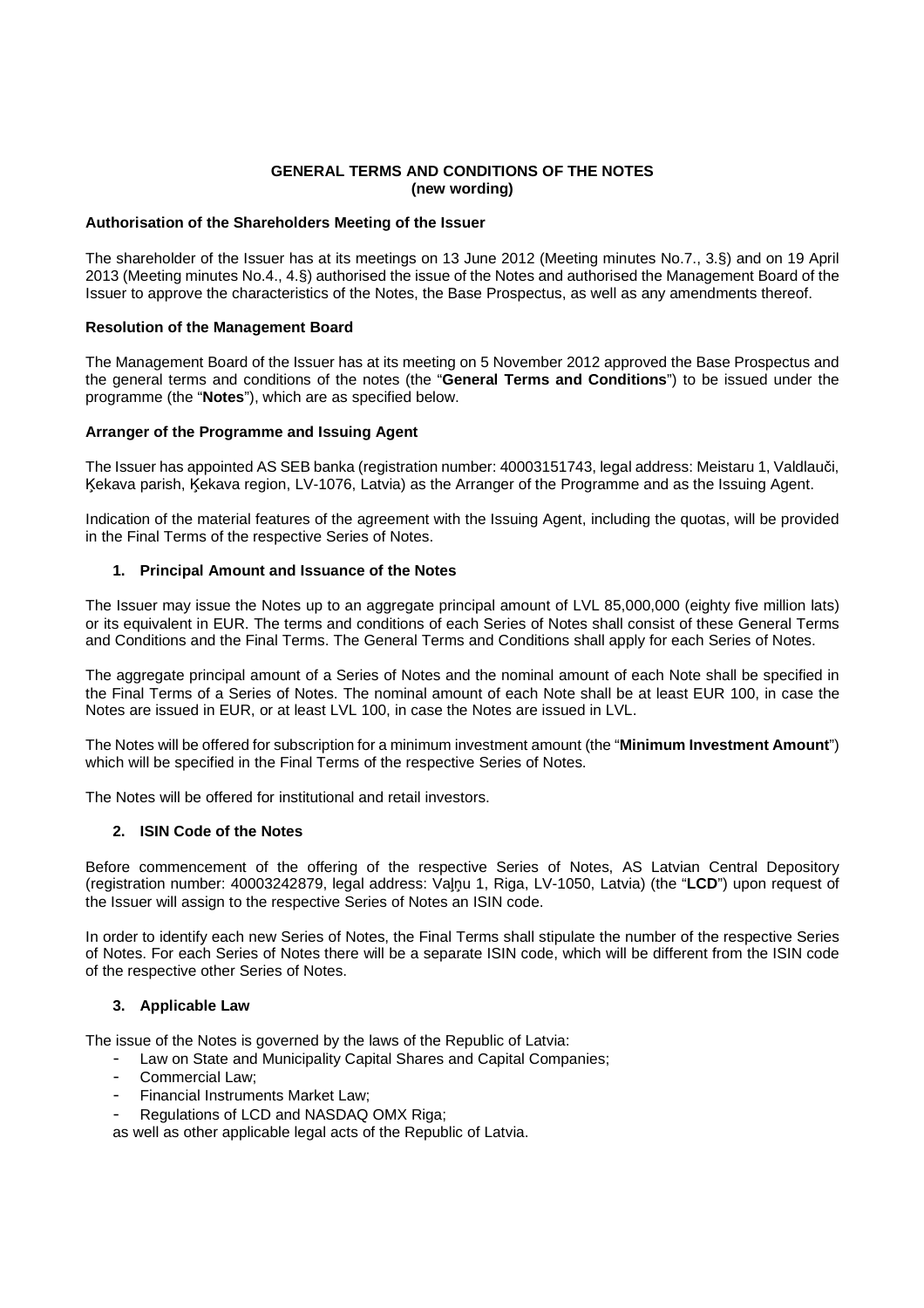Any disputes relating to or arising in relation to the Notes will be settled solely by the courts of the Republic of Latvia of competent jurisdiction.

### **4. Form of the Notes**

The Notes are freely transferable debt securities, which contain payment obligations of the Issuer towards the holders of the Notes (the **"Noteholders"**)**.** 

The Notes are dematerialized debt securities in bearer form which are disposable without any restrictions. However, **t**he Notes cannot be offered, sold, resold, transferred or delivered in such countries or jurisdictions or otherwise in such circumstances in which it would be unlawful or require measures other than those required under Latvian laws, including the United States of America, Australia, Canada, Hong Kong and Japan.

According to the Financial Instruments Market Law the book-entry and accounting of the dematerialized securities in the Republic of Latvia, which will be admitted to trading in regulated market, shall be made by the LCD.

## **5. Status and Security**

The Notes constitute direct, unsecured and unguaranteed obligations of the Issuer ranking pari passu without any preference among each other and with all other unsecured, unguaranteed and unsubordinated indebtedness of the Issuer, save for such obligations as may be preferred by mandatory provisions of law.

The Noteholders hereby waive their right to apply for any security (including security stipulated in the Latvian Commercial Law) in case of decrease of the share capital of the Issuer. No such security shall be granted to the Noteholders.

## **6. Currency of the Notes**

The Notes will be issued in LVL or EUR. The currency of each Series of Notes shall be specified in the Final Terms.

## **7. Issue Price**

The Notes may be issued at their nominal amount or at a discount or a premium to their nominal amount (the "**Issue Price**"). The Issue Price shall be determined by the Issuer according to Section "Placement of the Notes" of this Base Prospectus.

## **8. Underwriting**

The issue of a Series of Notes will not be underwritten.

## **9. Issue Date**

The issue date of each Series of Notes (the "**Issue Date**") shall be specified in the Final Terms.

## **10. Interest**

The Notes shall bear interest at fixed annual interest rate (the "**Annual Interest Rate**") which shall be determined by the Issuer according to Section "Placement of the Notes" of this Base Prospectus.

The interest on the Notes will be paid annually on the dates specified in the Final Terms ("**Interest Payment Date**") until the Maturity Date (as defined below) and will be calculated on the aggregate outstanding principal amount of the Notes of the respective Series of Notes.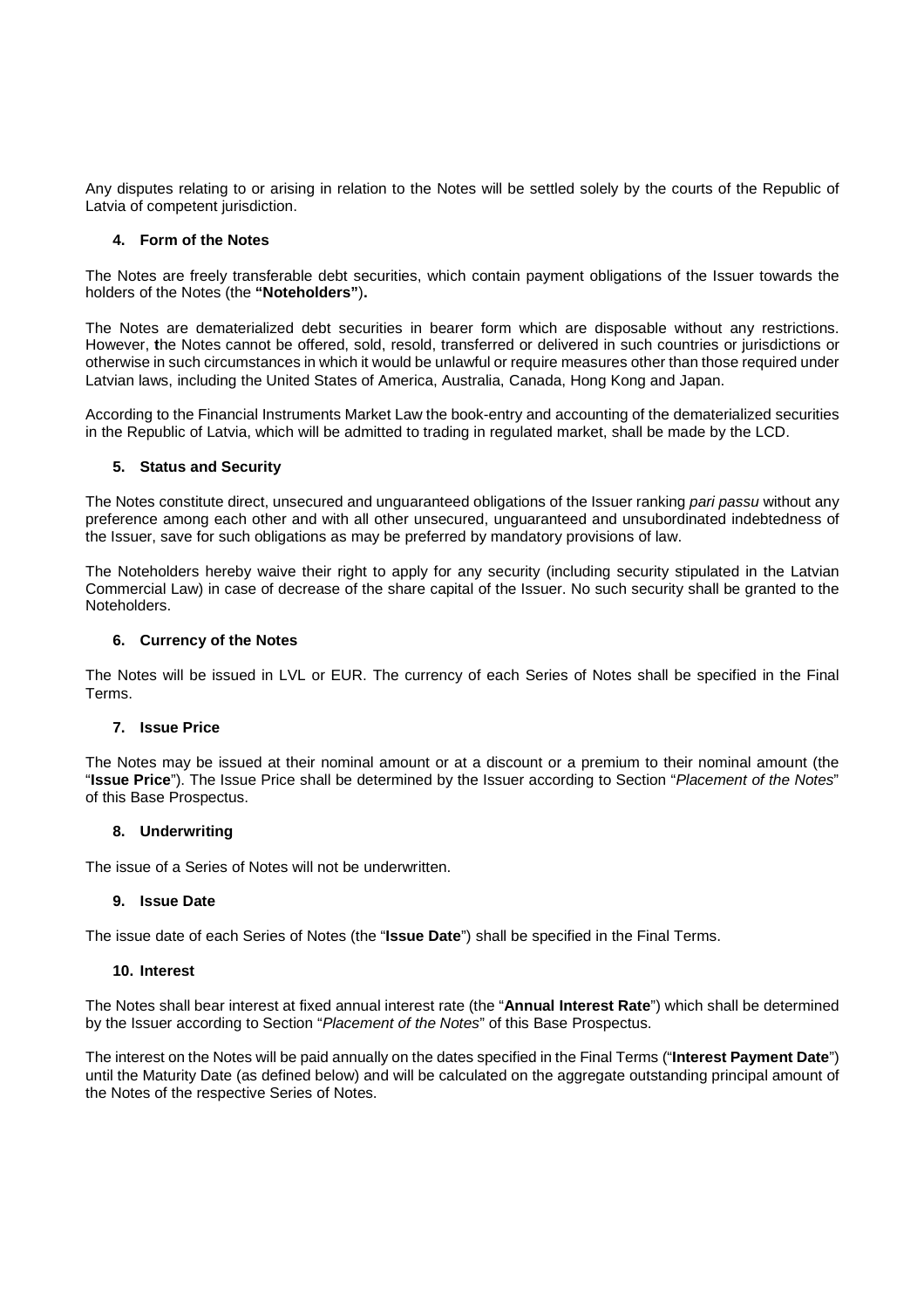Interest shall accrue for each interest period from and including the first day of the interest period to (but excluding) the last day of the interest period on the principal amount of Notes of the respective Series of Notes outstanding from time to time. The first interest period commences on the Issue Date and ends on the first Interest Payment Date (the "**First Interest Period**"). Each consecutive interest period begins from the previous Interest Payment Date and ends on the following Interest Payment Date. The last interest period ends on the Maturity Date (as defined below).

Interest in respect of the Notes will be calculated on the basis of the actual number of days elapsed in the relevant interest period divided by 365 (or, in the case of a leap year, 366), i.e. a day count convention Act/Act (according to International Securities Market Association) will be used.

When interest is required to be calculated in respect of a period of less than a full year other than in respect of the First Interest Period, it shall be calculated on the basis of (a) the actual number of days in the period from and including the date from which interest begins to accrue (the ''**Accrual Date**'') to but excluding the date on which it falls due divided by (b) the actual number of days from and including the Accrual Date to but excluding the next following Interest Payment Date.

Interest on the Notes shall be paid in accordance with the LCD Rules No 8 "On payment of dividends, coupons, principal and other cash proceeds". The Issuer will transfer all payable amounts to the LCD account on the Interest Payment Date. The LCD shall transfer all payable amounts received from the Issuer to the account holders (credit institutions and investment brokerage firms which are LCD participants) within 1 (one) Business Day according to the number of Notes on the LCD's corresponding accounts of the account holders 8 (eight) Business Days prior to the Interest Payment Date. The account holders shall transfer the amounts payable to the Noteholders or the nominee holders, which will further transfer the respective amounts to the Noteholders.

Should any Interest Payment Date fall on a date which is not a Business Day, the payment of the interest due will be postponed to the next Business Day. The postponement of the payment date shall not have an impact on the amount payable.

"**Business Day**" means a day on which banks in Riga are open for general business.

# **11. Maturity and Principal Payment**

The Notes shall be repaid in full at their nominal amount on the date which will be specified in the Final Terms (the **"Maturity Date")**. The Issuer does not have a right to redeem the Notes prior to the Maturity Date, unless the Issuer has prepaid the Notes in accordance with Clause 16 (Change of Control) or 18 (Events of Default) below or in case the Noteholders' Meeting, upon proposal of the Issuer, has decided that the Notes shall be redeemed prior to the Maturity Date.

Each Series of Notes may have a maturity between 5 (five) and 7 (seven) years or such other maturity as the Issuer decides, but in any case not shorter than 12 (twelve) months.

The principal of the Notes shall be paid in accordance with the LCD Rules No 8 "On payment of dividends, coupons, principal and other cash proceeds". The Issuer will transfer all payable amounts to the LCD account on the Maturity Date. The LCD shall transfer all payable amounts received from the Issuer to the account holders (credit institutions and investment brokerage firms which are LCD participants) within 1 (one) Business Day. The account holders shall transfer the amounts payable to the Noteholders or the nominee holders, which will further transfer the respective amounts to the Noteholders.

Should the Maturity Date fall on a date which is not a Business Day, the payment of the amount due will be postponed to the next Business Day. The postponement of the payment date shall not have an impact on the amount payable.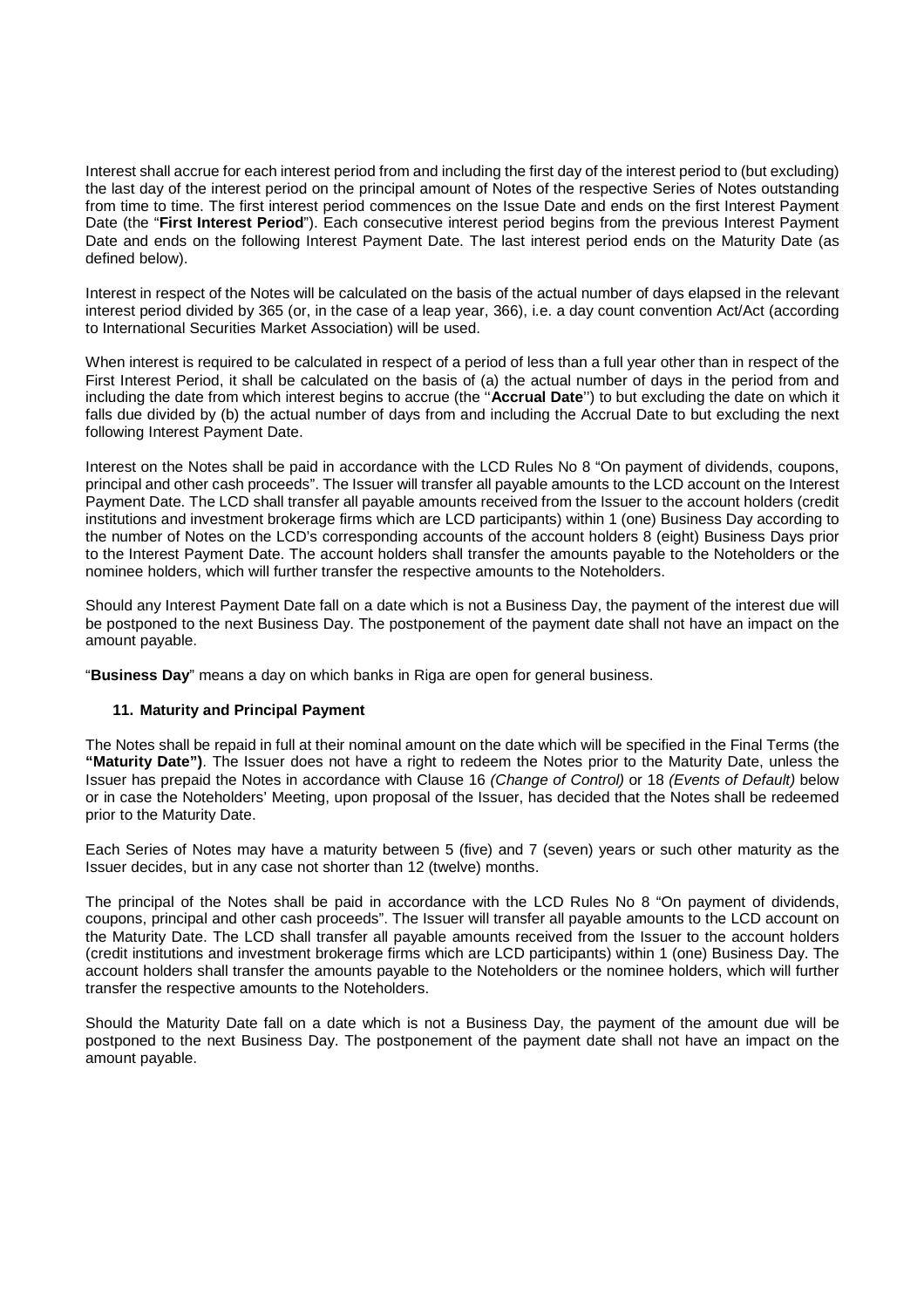## **12. Taxation**

All payments in respect of the Notes by the Issuer shall be made without withholding or deduction for, or on account of, any present or future taxes, duties, assessments or governmental charges of whatever nature ("**Taxes**"), unless the withholding or deduction of the Taxes is required by laws of the Republic of Latvia. In such case, the Issuer shall make such payment after the withholding or deduction has been made and shall account to the relevant authorities in accordance with the applicable laws for the amount so required to be withheld or deducted. The Issuer will not be obligated to make any additional compensation to the Noteholders in respect of such withholding or deduction.

# **13. Publication of the Final Terms**

The Final Terms of each Series of Notes will be approved by the Management Board of the Issuer, submitted to the Financial and Capital Market Commission, the Bank of Lithuania (Lietuvos Bankas), the Estonian Financial Supervision Authority (Finantsinspektsioon) and published on the Issuer's website www.latvenergo.lv and may also be published on the Issuing Agent's website www.seb.lv before the offering of the respective Series of Notes commences.

# **14. Estimated Expenses Charged to the Investors**

No expenses or taxes will be charged to the investors by the Issuer in respect to the issue of the Notes. However, the investors may be obliged to cover expenses which are related to the opening of securities accounts with credit institutions or investment brokerage firms, as well as commissions which are charged by the credit institutions or investment brokerage firms in relation to the execution of the investor's purchase or selling orders of the Notes, the holding of the Notes or any other operations in relation to the Notes. Neither the Issuer, nor the Arranger of the Programme or the Issuing Agent will compensate the Noteholders for any such expenses.

## **15. Admission to Trading**

The Issuer will submit an application regarding inclusion of each Series of Notes in the official list of AS NASDAQ OMX Riga, registration number: 40003167049, legal address: Vaļņu 1, Riga, LV-1050, Latvia ("**NASDAQ OMX Riga**"). An application will be prepared according to the requirements of NASDAQ OMX Riga and will be submitted to NASDAQ OMX Riga not later than 3 (three) months after the Issue Date of respective Series of Notes.

The Issuer shall use its best efforts to ensure that the Notes remain listed in the official list of NASDAQ OMX Riga or, if such listing is not possible to obtain or maintain, listed or traded on another regulated market or market place. The Issuer shall, following a listing or admission to trading, take all reasonable actions on its part required as a result of such listing or trading of the Notes.

The Issuer will cover all costs which are related to the admission of the Notes to the relevant regulated market.

## **16. Change of Control**

If, after the Issue Date, at any time, the Republic of Latvia ceases to own, directly or indirectly, at least 51 per cent of the issued share capital of the Issuer or ceases to have the power, directly or indirectly, to cast, or control the casting of, at least 51 per cent of the maximum number of votes that might be casted at a shareholders' meeting of the Issuer (the "**Change of Control**"), the Issuer within 3 (three) Business Days after it becomes aware of the Change of Control shall notify the Noteholders in accordance with Clause 19 (Notices) about the occurrence of the Change of Control. Accordingly, on the Prepayment Date (as defined below) the Issuer shall prepay all Noteholders the principal amount of and the interest accrued on the Notes, but without any premium or penalty. Interest on the Notes accrues until the Prepayment Date (excluding the Prepayment Date).

**"Prepayment Date"** means the date falling 45 (forty-five) Business Days after the Issuer becomes aware of the occurrence of the Change of Control.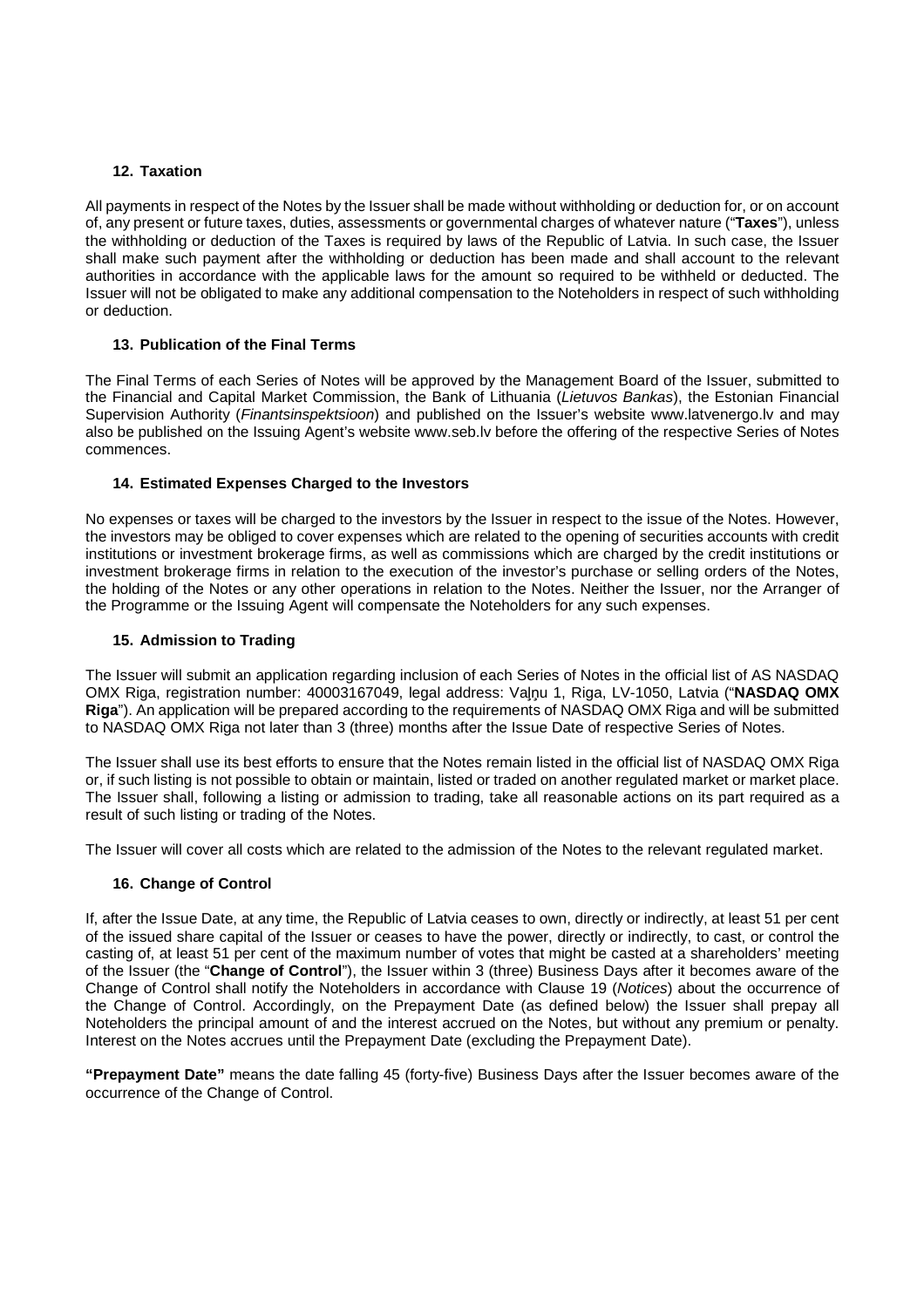## **16.<sup>1</sup> Capital Ratio**

If at any time the Capital Ratio of the Group (as defined in Clause 17 (Negative Pledge)) according to the most recent Group's consolidated financial statements is less than 0.3 (zero point three), the Issuer immediately and without any delay after it becomes aware of such event shall notify the Noteholders in accordance with Clause 19 (Notices) about the occurrence of such event. Accordingly, on 45<sup>th</sup> (forty-fifth) Business Day after the notification to the Noteholders in accordance with Clause 19 (Notices) the Issuer shall prepay to each Noteholder, who within 30 (thirty) calendar days after the notification to the Noteholders has submitted to the Issuer a respective written request, the principal amount of and the interest accrued on the Notes, but without any premium or penalty. Interest on the Notes accrues until the prepayment day (excluding the prepayment day).

"**Capital Ratio**" means an indicator obtained by dividing (A) the sum of equity and subordinated debt by (B) the sum of total assets and issued and outstanding financial guarantees, calculated for the Group on a consolidated basis.

### **17. Negative Pledge**

So long as any Note remains outstanding, the Issuer shall not, and shall procure that none of its Subsidiaries will create mortgage, pledge or any other security interest (each a "**Security Interest**"), other than a Permitted Security Interest, upon the whole or any part of its undertaking or assets, present or future, to secure their obligations in respect of any present or future Relevant Indebtedness, unless prior to or simultaneously therewith the Issuer's obligations under the Notes are secured equally and rateably therewith.

Within the meaning of this Clause the "**Subsidiary**" means a company: (i) in which the Issuer holds a majority of the voting rights; or (ii) of which the Issuer is a shareholder or participant and has the right to appoint or remove a majority of the members of the Management Board; or (iii) of which the Issuer is a shareholder or participant and controls a majority of the voting rights, and includes any company which is a subsidiary of a Subsidiary of the Issuer.

Within the meaning of this Clause the **"Group"** means the Issuer and its Subsidiaries from time to time.

**"Permitted Security Interest"** means any Security Interest created over any asset of any company which becomes a member of the Group after the issue of the Notes where such Security Interest is created: (a) prior to the date on which the company becomes a member of the Group, provided that such Security Interest was not created in contemplation of the acquisition of such company; or (b) simultaneously with the acquisition of such company for the sole purpose of financing the acquisition of such company.

**"Relevant Indebtedness"** means any Indebtedness which is in the form of, or represented by, bonds, notes, debentures or other similar securities which are issued by the Issuer or any of its Subsidiaries and which are, or are capable of being, quoted, listed or ordinarily traded on any stock exchange or other established securities, but shall not include any Project Finance Indebtedness**.**

**"Indebtedness"** means any indebtedness (whether principal, premium, interest or other amounts) in respect of any borrowed money of the Issuer or any of its Subsidiaries (other than from the Issuer to any of its wholly-owned Subsidiaries and from any of the Issuer's wholly-owned Subsidiaries to the Issuer).

"**Project Finance Indebtedness**" means any Indebtedness of the Project Company incurred to finance the ownership, acquisition, construction, development and/or operation of any specific assets within the energy sector or any Indebtedness of such Project Company incurred to refinance any of such aforementioned Indebtedness, where neither persons to whom such Indebtedness is owed nor any other persons shall have any recourse whatsoever to the Issuer or any of its Subsidiaries (other than the Project Company) for the repayment or payment of any sum relating to such Indebtedness.

"**Project Company**" means a company established or acquired by the Issuer or any of its Subsidiaries for the purpose of owning, constructing, developing, operating and/or financing of any specific assets within energy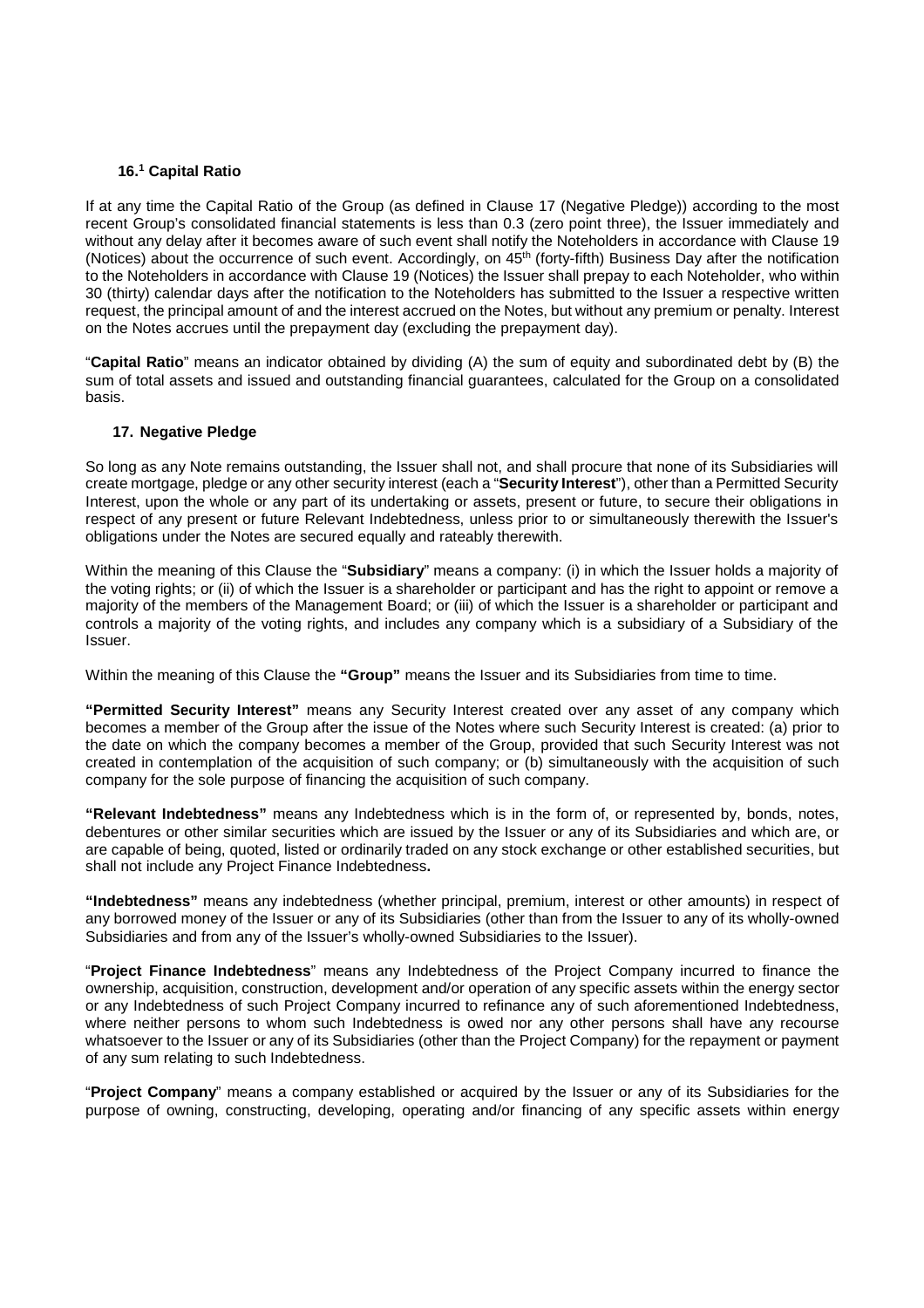sector, provided that the respective purpose of the Project Company is specifically approved/designated by the Issuer.

### **18. Events of Default**

If an Event of Default (as defined below) occurs, the Issuer shall within 3 (three) Business Days notify the Noteholders in accordance with Clause 19 (Notices) about the occurrence of an Event of Default. Accordingly, on the 10<sup>th</sup> (tenth) Business Day after the occurrence of an Event of Default the Issuer shall prepay all Noteholders the outstanding principal amount of the Notes and the interest accrued on the Notes, but without any premium or penalty. Interest on the Notes accrues until the prepayment date (excluding the prepayment date).

Each of the following events shall constitute an event of default ("**Event of Default**"):

- (a) **Non-Payment:** Any amount of interest on or principal of the Notes has not been paid within 5 (five) Business Days from the relevant due date, unless the failure to pay is caused by a reason referred to in Clause 20 (Force Majeure).
- (b) **Breach of Other Obligations:** The Issuer fails to perform any its obligations pursuant to these General Terms and Conditions, or otherwise act in contravention of these General Terms and Conditions, except that the Issuer has rectified such situation within 20 (twenty) Business Days after the Issuer becomes or should have become aware of such failure to comply with these General Terms and Conditions.
- (c) **Disposal of Assets:** The Issuer or any of its Subsidiaries enters into a single transaction or a series of transactions (whether related or not) to sell, transfer or otherwise dispose of any asset to the Project Company, unless such disposal is made for a fair market value.
- (d) **Cross Default:** Any outstanding Indebtedness (including guarantees given by the Issuer) of the Issuer or any of its Material Subsidiaries (other than in respect of the Project Finance Indebtedness) in a minimum amount of EUR 10,000,000 (ten million euro) or its equivalent in any other currency, is accelerated prematurely because of default, howsoever described, or if any such Indebtedness is not paid or repaid on the due date thereof or within any applicable grace period after the due date, or if any security given by the Issuer for any such Indebtedness becomes enforceable by reason of default.
- (e) **Negative Pledge:** the Issuer does not comply with its obligations under Clause 17 (Negative Pledge).
- (f) **Cessation of Business:** The Issuer or/and any of its Material Subsidiaries cease to carry on its current business in its entirety or a substantial part thereof, other than: (i) pursuant to any sale, disposal, demerger, amalgamation, reorganization or restructuring or any cessation of business in each case on a solvent basis and within the Group, or (ii) for the purposes of, or pursuant to any terms approved by the Noteholders' Meeting, or (iii) in relation to a Material Subsidiary, if the cessation of the respective business (or substantial part thereof) of the Material Subsidiary is required by any specific EU regulations or laws of the Republic of Latvia or decisions of any regulatory authority in relation to the operation of the electricity markets and it does not materially affect the Issuer's ability to fulfil its obligations with regard to the Notes.
- (g) **Liquidation: A**n effective resolution is passed for the liquidation of the Issuer or any of its Material Subsidiaries other than, in case of a Material Subsidiary: (i) pursuant to an amalgamation, reorganization or restructuring in each case within the Group, or (ii) for the purposes of, or pursuant to any terms approved by the Noteholders' Meeting.
- (h) **Insolvency:** (i) the Issuer or any of its Material Subsidiaries is declared insolvent or bankrupt by a court of competent jurisdictions or admits inability to pay its debts; (ii) the Issuer or any of its Material Subsidiaries enters into any arrangement with majority of its creditors by value in relation to restructuring of its debts or any meeting is convened to consider a proposal for such arrangement; or (iii) an application to initiate insolvency, restructuring (including procedures such as legal protection process (TAP) and out of court legal protection process (ATAP)) or administration of the Issuer or any of its Material Subsidiaries or any other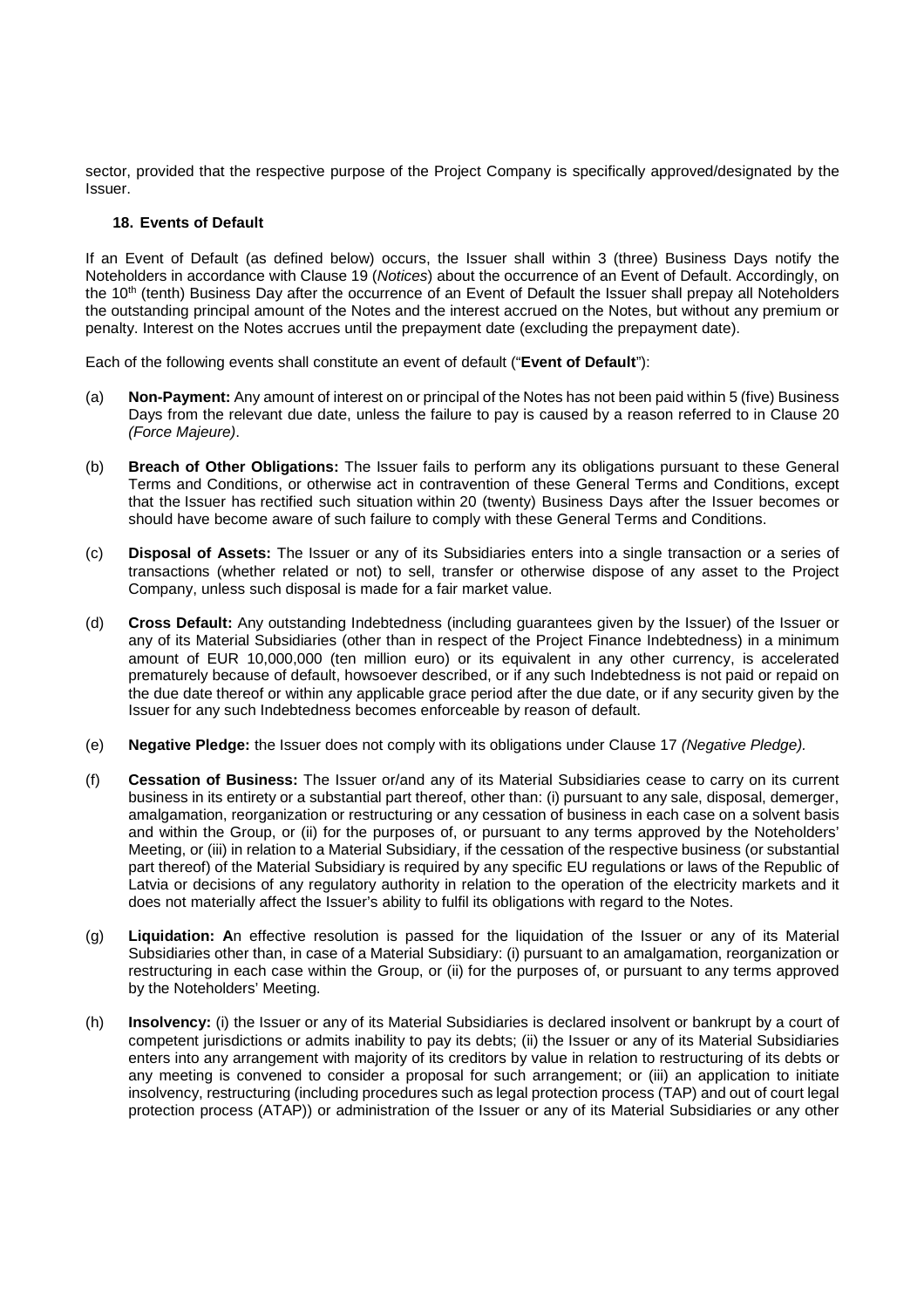proceedings for the settlement of the debt of the Issuer or of any of its Material Subsidiaries is submitted to the court by the Issuer or any of its Material Subsidiaries.

Within the meaning of this Clause **"Indebtedness"** shall have the meaning prescribed to it in Clause 17 (Negative Pledae).

Within the meaning of this Clause **"Project Finance Indebtedness"** shall have the meaning prescribed to it in Clause 17 (Negative Pledge).

Within the meaning of this Clause **"Project Company"** shall have the meaning prescribed to it in Clause 17 (Negative Pledge).

Within the meaning of this Clause "**Material Subsidiary**" means at any time any Subsidiary:

(i) whose sales or total assets represent not less than ten 10 (ten) per cent of the consolidated sales or the consolidated total assets of the Group taken as a whole, all as calculated by reference to the then most recent audited financial statements of the Group; or

(ii) to which is transferred the whole or substantially the whole of the sales or assets and undertakings of the Subsidiary which, immediately prior to such transfer, is a Material Subsidiary.

Within the meaning of this Clause **"Subsidiary"** shall have the meaning prescribed to it in Clause 17 (Negative Pledge).

Within the meaning of this Clause **"Group"** shall have the meaning prescribed to it in Clause 17 (Negative Pledge).

### **19. Notices**

Noteholders shall be advised of matters relating to the Notes by a notice published in English and Latvian in Central Storage of Regulated Information (www.oricgs.lv) and on the Issuer's website at www.latvenergo.lv. Any such notice shall be deemed to have been received by the Noteholders when published in the manner specified in this Clause 19.

## **20. Force Majeure**

The Issuer, the Arranger of the Programme, the Issuing Agent and the LCD shall be entitled to postpone the fulfilment of their obligations hereunder, in case the performance is not possible due to continuous existence of any of the following circumstances:

- (a) action of any authorities, war or threat of war, rebellion or civil unrest;
- (b) disturbances in postal, telephone or electronic communications which are due to circumstances beyond the reasonable control of the Issuer, the Arranger of the Programme, the Issuing Agent or the LCD and that materially affect operations of any of them;
- (c) any interruption of or delay in any functions or measures of the Issuer, the Arranger of the Programme, the Issuing Agent or the LCD as a result of fire or other similar disaster;
- (d) any industrial action, such as strike, lockout, boycott or blockade affecting materially the activities of the Issuer, the Arranger of the Programme, the Issuing Agent or the LCD even if it only affects part of the employees of any of them and whether any of them is involved therein or not; or
- (e) any other similar force majeure or hindrance which makes it unreasonably difficult to carry on the activities of the Issuer, the Arranger of the Programme, the Issuing Agent or the LCD.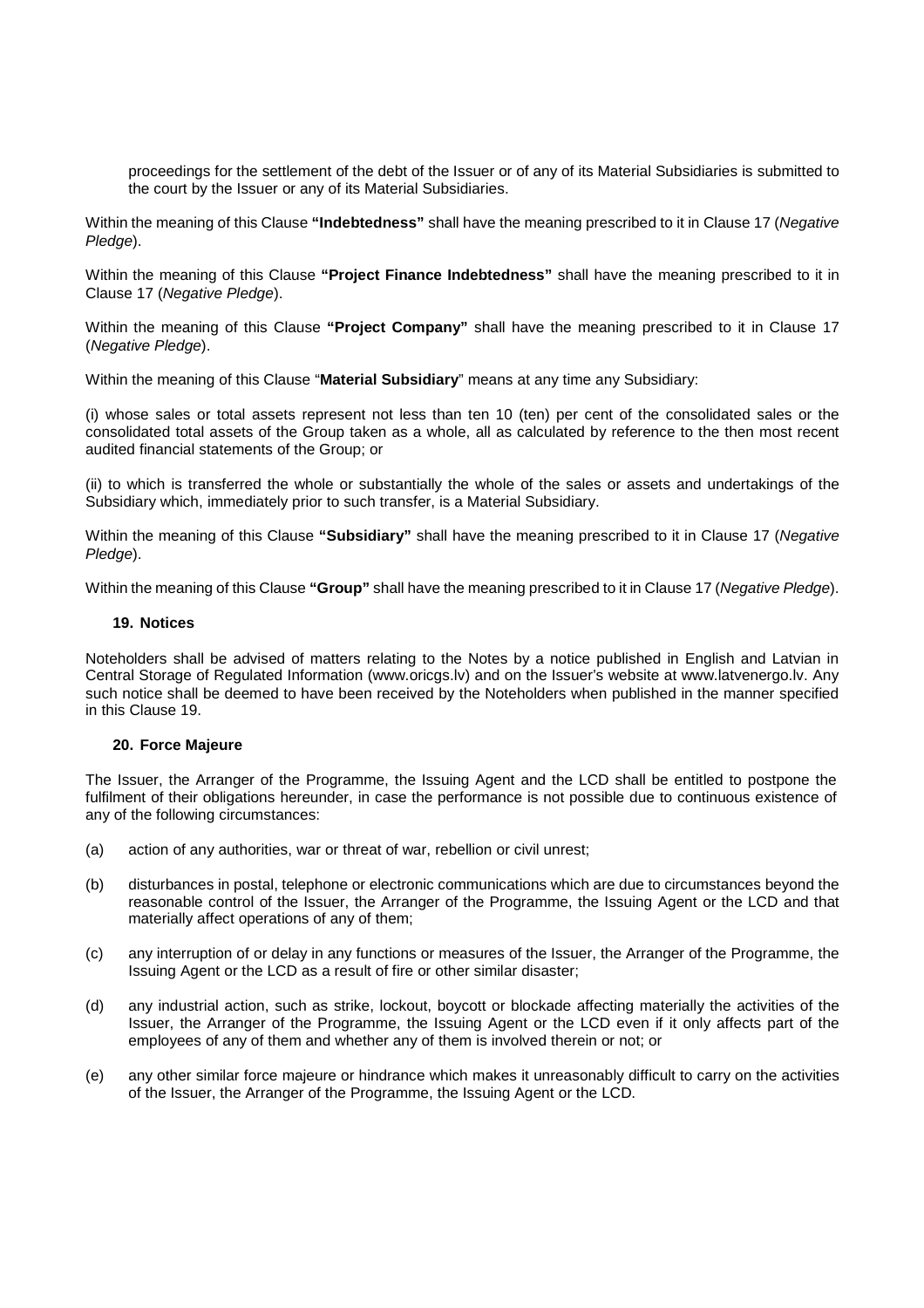In such case the fulfilment of the obligations may be postponed for the period of the existence of the respective circumstances and shall be resumed immediately after such circumstances cease to exist, provided that the Issuer, the Arranger of the Programme, the Issuing Agent and the LCD shall put all best efforts to limit the effect of the above referred circumstances and to resume the fulfilment of their obligations, as soon as possible.

# **21. Further Issues**

The Issuer may from time to time, without the consent of and notice to the Noteholders, create and issue further Notes having the same terms and conditions as such Series of Notes in all respects (or in all respects, except for the issue price and/or the minimum investment amount thereof) by increasing the issued and, if needed, also the maximum aggregate principal amount of the Notes of such Series of Notes or otherwise and whether such further Notes form a single series with such Series of Notes or not. For the avoidance of doubt, this Clause 21 shall not limit the Issuer's right to issue any other notes.

## **22. Purchases**

The Issuer or any of its Subsidiaries may at any time purchase the Notes in any manner and at any price in the secondary market. Such Notes may be held, resold or surrendered by the purchaser through the Issuer for cancellation. Notes held by or for the account of the Issuer or any of its Subsidiaries for their own account will not carry the right to vote at the Noteholders' Meetings and will not be taken into account in determining how many Notes are outstanding for the purposes of these General Terms and Conditions.

# **23. Time Bar**

In case any payment under the Notes has not been claimed by the respective Noteholder entitled to this payment within 10 (ten) years from the original due date thereof, the right to such payment shall be forfeited by the Noteholder and the Issuer shall be permanently free from such payment.

## **24. Representation of the Noteholders**

Within the Programme described herewith, rights of the Noteholders to establish and/or authorize an organization/person to represent interests of all or a part of the Noteholders are not contemplated, but on the other hand these are not restricted. The Noteholders should cover all costs/fees of such representative(s) by themselves.

## **25. Noteholders' Meeting**

- (a) The Issuer shall have a right to convene a meeting of the Noteholders or the Noteholders of the relevant Series of Notes, respectively, (the "**Noteholders' Meeting**") or shall do so following a written request from the Noteholders who, on the day of the request, represent not less than one-tenth of the principal amount of the Notes outstanding or the principal amount of the Notes of the relevant Series of Notes outstanding, respectively, (excluding the Issuer and its Subsidiaries), to decide on amendments of these General Terms and Conditions, the Final Terms of the relevant Series of Notes or other matters that may significantly affect the interests of the Noteholders.
- (b) All expenses in relation to the convening and holding the Noteholders' Meeting shall be covered by the Issuer.
- (c) In case convening of the Noteholders' Meeting is initiated by the Noteholders, the Issuer shall be obliged to convene the Noteholders' Meeting not later than within 3 (three) months after receipt of the respective Noteholders' written request.
- (d) Notice of the Noteholders' Meeting shall be published in accordance with Clause 19 (Notices) no later than 10 (ten) Business Days prior to the meeting. Furthermore, the notice shall specify the time, place and agenda of the meeting, as well as any action required on the part of the Noteholder that will attend the meeting. No matters other than those referred to in the notice may be resolved at the Noteholders' Meeting.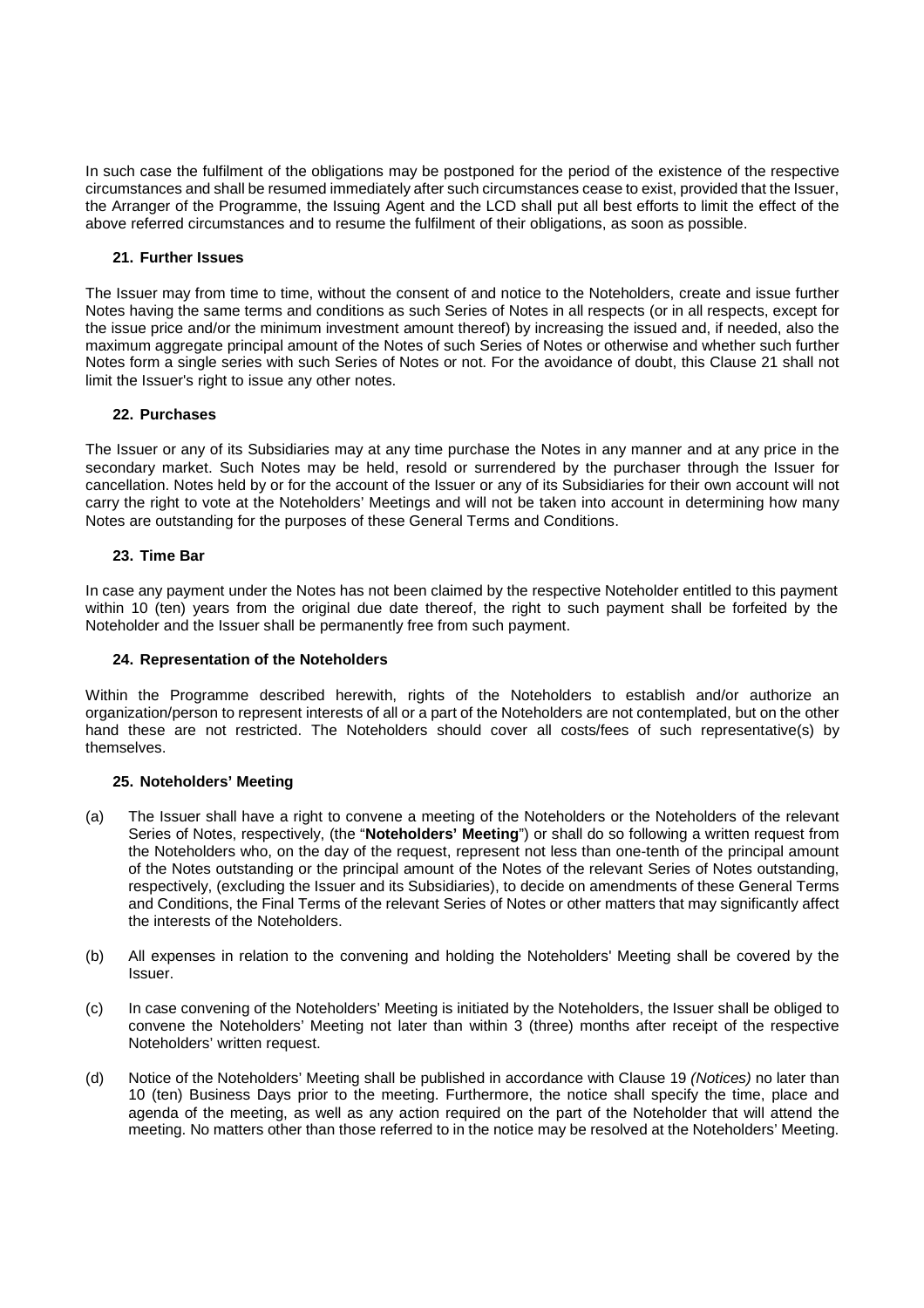- (e) Only those who, according to the register kept by LCD in respect of the Notes, were registered as the Noteholders on the 6<sup>th</sup> (sixth) Business Day prior to the Noteholders' Meeting or proxies authorised by such Noteholders, shall be entitled to vote at the meeting and shall be recorded in the list of Noteholders in the Noteholders' Meeting.
- (f) The Noteholders' Meeting shall be held in Riga, Latvia, and its chairman shall be the Issuer's representative appointed by the Issuer.
- (g) The Noteholders' Meeting shall constitute a quorum only if one or more Noteholders holding 50 (fifty) per cent in aggregate or more of the principal amount of the Notes outstanding or the principal amount of the relevant Series of Notes outstanding, respectively, are present in the meeting. If the Issuer and/or any of its Subsidiaries are the Noteholders, their principal amount of the Notes will be excluded when a quorum of the Noteholders' Meeting is calculated.
- (h) If, within 30 (thirty) minutes after the time specified for the start of the Noteholders' Meeting, a quorum is not present, any consideration of the matters to be dealt with at the meeting shall be adjourned for consideration at a meeting to be convened on a date not earlier than 14 (fourteen) calendar days and no later than 28 (twenty-eight) calendar days after the original meeting at a place to be determined by the Issuer. The adjourned Noteholders' Meeting shall constitute a quorum if one or more Noteholders holding 25 (twentyfive) per cent in aggregate or more of the principal amount of the Notes outstanding or the principal amount of the Notes of the relevant Series of Notes outstanding, respectively, are present. Only those who, according to the register kept by LCD in respect of the Notes, were registered as the Noteholders on the 6<sup>th</sup> (sixth) Business Day prior to the adjourned Noteholders' Meeting or proxies authorised by such Noteholders, shall be entitled to vote at the adjourned Noteholders' Meeting and shall be recorded in the list of the Noteholders in the adjourned Noteholders' Meeting.
- (i) Notice of the adjourned Noteholders' Meeting shall be given in the same manner as notice of the original Noteholder's Meeting. The notice shall also state the requirements for the constitution of a quorum.
- (j) Voting rights of the Noteholders shall be determined according to the principal amount of the Notes held. The Issuer and any Subsidiary shall not hold voting rights at the Noteholders' Meeting.
- (k) The Noteholders' Meeting shall be held in English, unless the Noteholders present in the respective Noteholders' Meeting unanimously decide that the respective Noteholders' Meeting shall be held in Latvian.
- (l) A representative of the Issuer and a person authorised to act for the Issuer may attend and speak at the Noteholders' Meeting.
- (m) Minutes of the Noteholders' Meeting shall be kept, recording the day and time of the meeting, attendees, their votes represented, matters discussed, results of voting, and resolutions which were adopted. The minutes shall be signed by the keeper of the minutes, which shall be appointed by the Noteholders' Meeting. The minutes shall be attested by the chairman of the Noteholders' Meeting, if the chairman is not the keeper of the minutes, as well as by one of the persons appointed by the Noteholders' Meeting to attest the minutes. The minutes shall be published in accordance with Clause 19 (Notices) not later than 10 (ten) Business Days after the Noteholders' Meeting. New or amended General Terms and Conditions or Final Terms of the relevant Series of Notes, respectively (if applicable) shall be appended to the minutes. The minutes shall be stored in a secure manner by the Issuer.
- (n) The Noteholders' Meeting shall be organised by the chairman of the Noteholders' Meeting.
- (o) The Noteholders' Meeting is entitled to make the decisions that are binding on all Noteholders as follows:

consent of simple majority of the Noteholders present at the Noteholders' Meeting (subject to quorum requirements) is required to the following decisions: